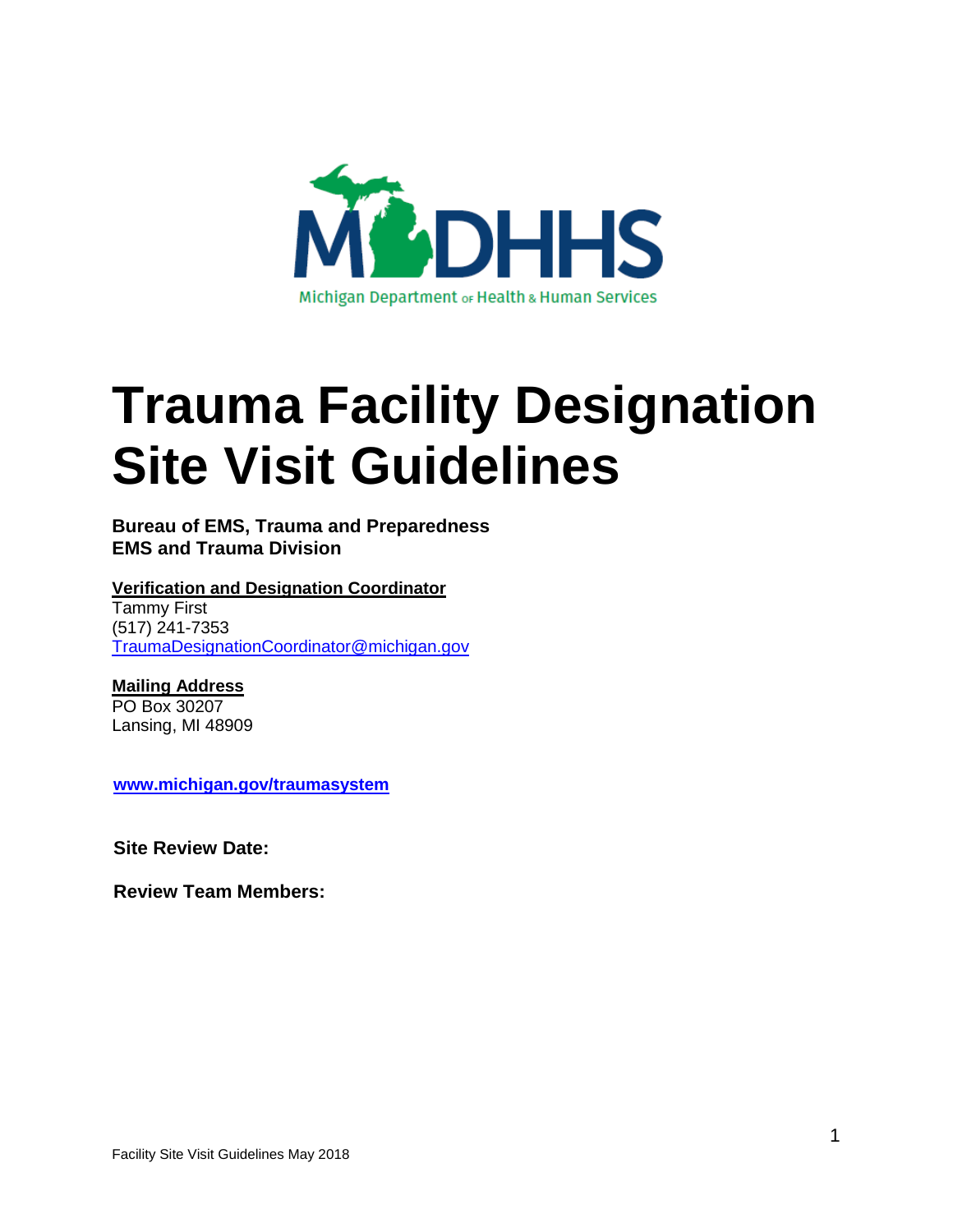#### **Facility Site Visit Guidelines**

#### **Overview**

Providing trauma care consistent with Michigan's criteria and participating in Michigan's verification and designation process is foundational to an efficient and effective trauma system. **(Facility name)'s** collaboration on trauma program development with the Michigan Department of Health and Human Services (MDHHS) will improve mortality and morbidity for the victims of trauma locally and statewide.

The purpose of the site visit is to assemble trauma program staff from your facility, together with reviewers from the MDHHS who are experienced in trauma program implementation, to collaboratively evaluate and assess your facility's trauma care. The desired outcome is to assist you in developing a strategy for your program by identifying its strengths and opportunities for improvement. Utilize the site reviewers as resources to improve. The MDHHS Trauma Section program staff are another resource available for regional trauma system development.

#### **Reviewers**

The following reviewers are scheduled to perform your site visit: **(Reviewer Name)** and **(Reviewer Name)**.

#### **Site Visit Day**

Allow approximately six to eight hours for the site visit. Your Regional Trauma Coordinator, (**Name of RTC**), may participate partially or fully in the review day. The Trauma Medical Director (TMD), Trauma Program Manager (TPM) and Registrar must be available for the duration of the site review.

#### **Travel Arrangements**

Reviewers arrange their travel independently. Facilities are not responsible for travel costs.

#### **Arrival of Reviewers**

The reviewers will gather in the lobby of the main entrance unless other arrangements have been made. They will alert the Trauma Program Manager of their presence and they should be taken to the room that has been designated for the site review. The designated room must be secure for the reviewers to leave their belongings during the facility tour. The reviewers will take a few minutes to organize their responsibilities and ensure all materials needed are present.

A typical agenda for the site visit will consist of:

- 8:00 a.m. Introductions to facility team, chart review, and performance improvement process review in designated site review room
- 11:00 a.m. Lunch with facility team
- 12:00 p.m. Tour: ED, Radiology, OR, Med/Surg, and Blood Bank (ICU and Rehab if applicable)
- 1:00 p.m. Additional chart review (if needed)
- 2:00 p.m. Site Review Wrap-Up: Review team discusses findings internally
- 3:00 p.m. Exit Interview: Review team discusses findings with facility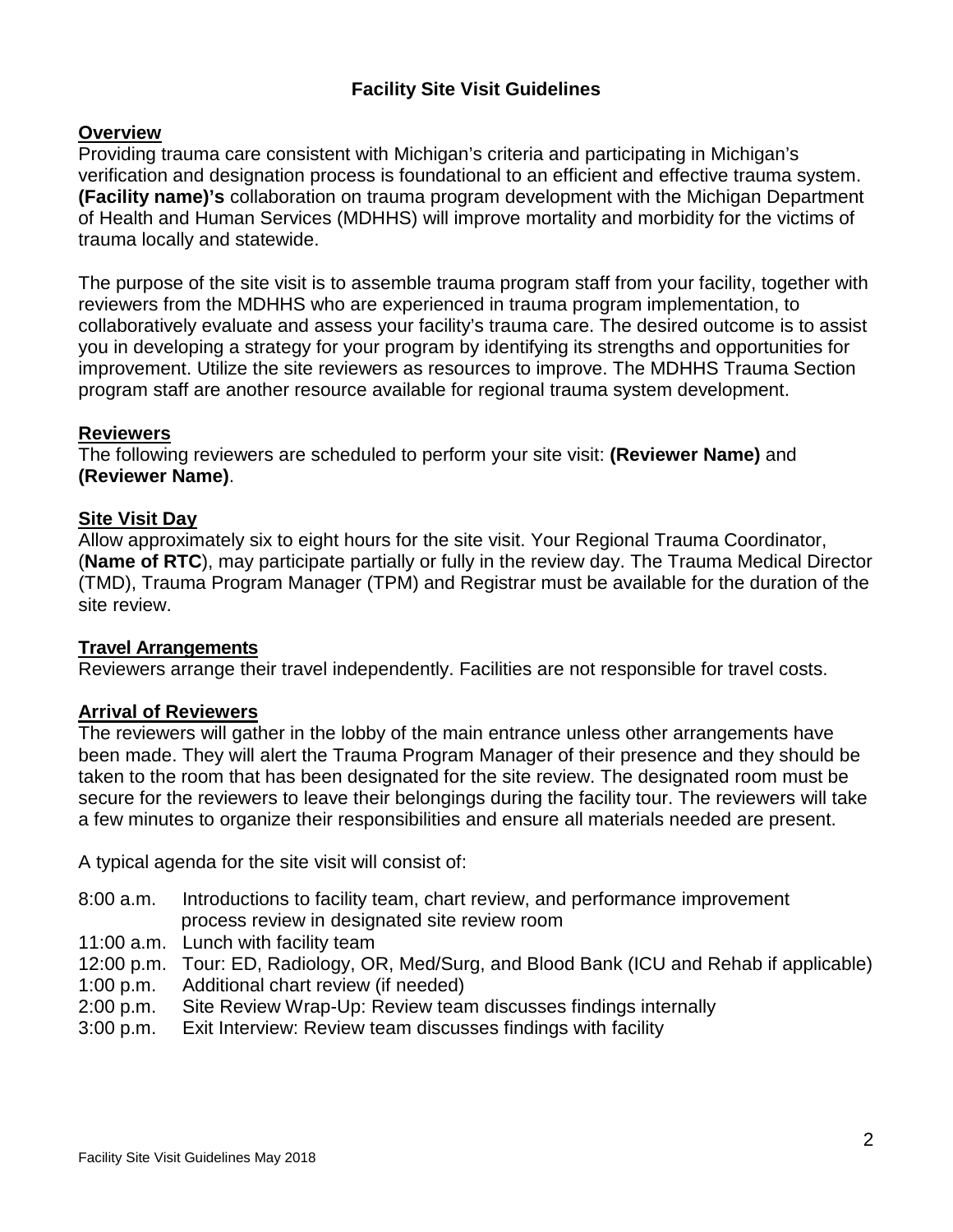#### **Chart and Performance Improvement Process Review**

The following items are necessary for the site visit:

- $\Box$  A secure, private conference room reserved for the full eight hours
- $\Box$  A table large enough to accommodate the charts for review and room for two people to work comfortably
- $\Box$  Two computers with access to the EMR
- $\Box$  Staff available to navigate the EMR and printed charts
- $\Box$  Pull the 10 most recent medical records within the reporting year that correspond to the following categories and separate them into stacks. In the event there are less than ten records, pull all medical records for the categories below:
	- $\Box$  Trauma deaths
	- $\Box$  Trauma transfers
	- $\Box$  Trauma team activations
	- $\Box$  Trauma patients admitted by non-surgeons
	- $\Box$  Admissions with high ISS (greater than 16)
	- $\Box$  Then, have the following portions of the medical records printed and include in the appropriate category (stack) above:
		- □ EMS record
		- □ ED Record/Trauma flow sheet
		- □ Provider ED notes/H&P
		- $\Box$  Discharge summary/transfer record/disposition documentation
		- $\Box$  Surgeon's ED note (if applicable)
		- $\Box$  Any multidisciplinary review or performance improvement records that exist for the pulled charts
- $\Box$  Include the performance improvement documentation that pertains to these charts (attached to or easily accessible):
	- $\Box$  PI tracking worksheet (or similar) w/attachments (emails, education presentations, newsletters, etc. illustrating activity surrounding PI project)
	- $\Box$  Meeting minutes:
		- $\Box$  Multidisciplinary meeting
		- $\square$  Peer review
		- $\Box$  Any other committee meeting that addressed the PI issue
- $\Box$  A spreadsheet listing the following information about each case that will assist the reviewers to target a variety of charts:
	- $\Box$  Med Rec Number
	- $\Box$  Date of Admission
	- $\Box$  TTA yes/no
	- $\Box$  Mode of Arrival EMS/Self present
	- ED LOS
	- $\Box$  Diagnosis Disposition
- $\Box$  Organized binders containing documentation on Education, Injury Prevention, Credentialing of Providers, Resolutions, PI and Peer Review, Bypass and Diversion, Trauma Protocol's and Policies, Transfer Plans and Guidelines, and Lab and Radiology. Refer to *Binder Organization Guideline Checklist* for recommended guidelines on the binders.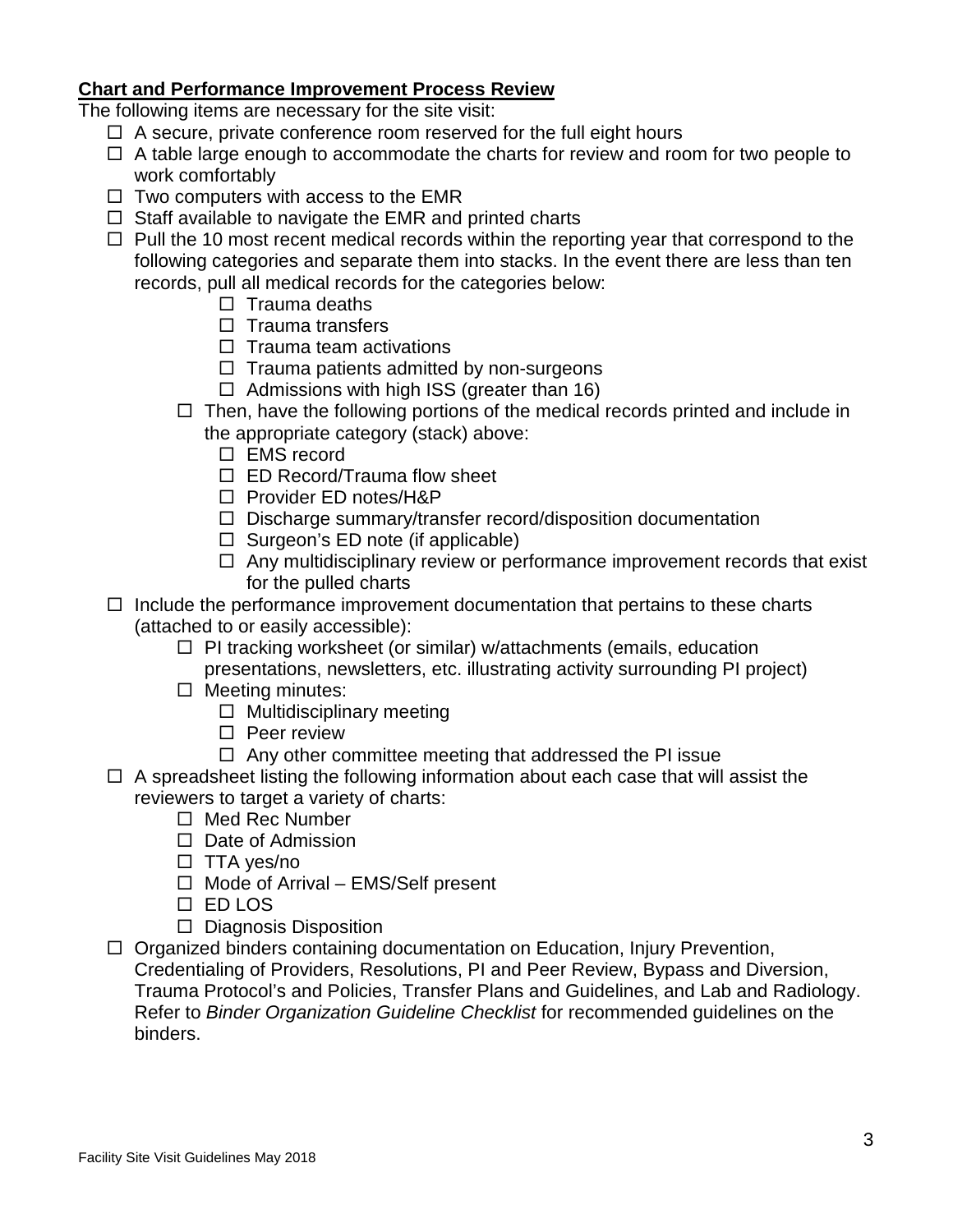#### **Interviews During Lunch**

This is a working lunch involving questions and discussion. The reviewers will use this time to ask clarifying questions from the PRQ and chart and performance process review. The facility will provide lunch in a room sufficient enough to accommodate the following required attendees:

- 1. Hospital administrator responsible for trauma program
- 2. Trauma Medical Director
- 3. Trauma Program Manager
- 4. Trauma Registrar/Staff responsible for data
- 5. Emergency Department Director
- 6. Anesthesiologist
- 7. Neurosurgeon (if applicable)
- 8. Orthopaedic Surgeon (if applicable)
- 9. ICU Director (if applicable)

# **Tour**

Reviewers will determine the start time and duration of the tour. The TPM should be assigned to one reviewer, and the TMD should be assigned to the second reviewer for the tour. Consider if other trauma team members should participate in the tour and have staff available to meet with the reviewers in each department during the tour. It is helpful for the trauma registrar to be readily available to the reviewers for the entire review. One or both of the reviewers will visit each department listed below.

#### **A. Emergency Department**

- 1. Review emergency department facility, resuscitation area, equipment, protocols, flow sheet, staffing, and trauma call
- 2. Interview emergency physician and emergency nurse
- 3. Review the pre-hospital interaction (i.e. hand-off, report)

# **B. Radiology**

- 1. Tour facility
- 2. Interview radiologist and technician
- 3. Determine patient monitoring policy
- 4. CT log (if applicable)

# **C. Operating Room/PACU**

- 1. Interview operating room nurse manager, PACU nurse and anesthesiologist/CRNA
- 2. Check operating room schedule
- 3. Determine how a trauma OR suite is opened STAT
- 4. Review equipment availability

# **D. ICU (if applicable)**

- 1. Tour facility/review equipment
- 2. Review patient care documentation
- 3. Interview medical director or nurse manager
- 4. Discuss patient triage and bed availability

# **E. Blood Bank**

- 1. Tour facility
- 2. Interview technicians
- 3. Determine availability of blood products
- 4. Review massive transfusion protocol
- 5.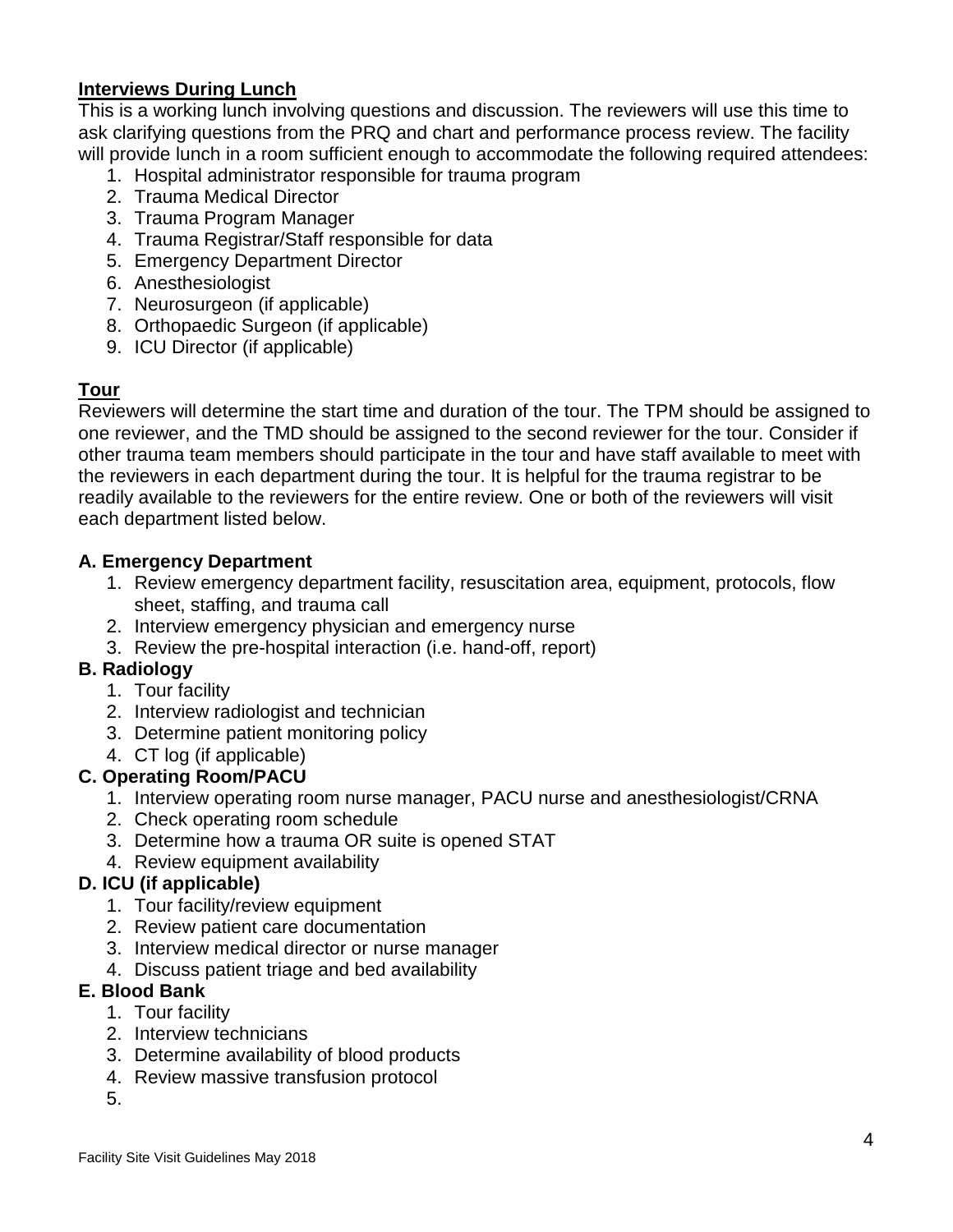#### **F. Medical Surgical Floor**

- 1. Tour facility
- 2. Review equipment
- 3. Review patient care documentation
- 4. Interview nurse manager
- 5. Discuss patient triage and bed availability

# **G. Rehabilitation (if applicable)**

- 1. Tour facility
- 2. Interview staff
- 3. Determine where rehabilitation is initiated

Reviewers will want to see all equipment listed in the *Site Tour Equipment Checklist* for both adult and pediatric patients.

#### **Site Reviewer Wrap-Up: Closed Session**

If no additional chart review is needed, the reviewers will go into closed session to prepare for the exit interview after the tour is completed for no longer than 60 minutes.

#### **Exit Interview**

The exit interview is considered confidential and the facility may wish to construct its attendance list carefully. The four major headings below will be covered:

- 1. Deficiencies
- 2. Strengths
- 3. Areas of Opportunity
- 4. Recommendations

The exit interview is an important opportunity to recognize program development, best practices, and provides a collaborative and collegial forum to discuss improvements. Use the experience of the reviewers to strategize opportunities for improvement. At a minimum, the following people should be in attendance.

- 1. Hospital administration
- 2. Trauma Medical Director
- 3. Trauma Program Manager
- 4. Others as desired by hospital administration

#### *The reviewers' findings are preliminary. MDHHS will make the final verification and subsequent designation determination. Any questions after the site visit and before the final determination should be directed to the Verification/Designation Coordinator.*

# **Verification/Designation Determination Outcomes**

- No criteria deficiencies = three year verification/designation determination.
- Three or fewer type II criteria deficiencies = one year verification/designation determination with focused review (documentation submission or on-site review) to extend an additional two years.
- Type 1 deficiency(ies) or four or more type II criteria deficiencies = Denied verified/designated